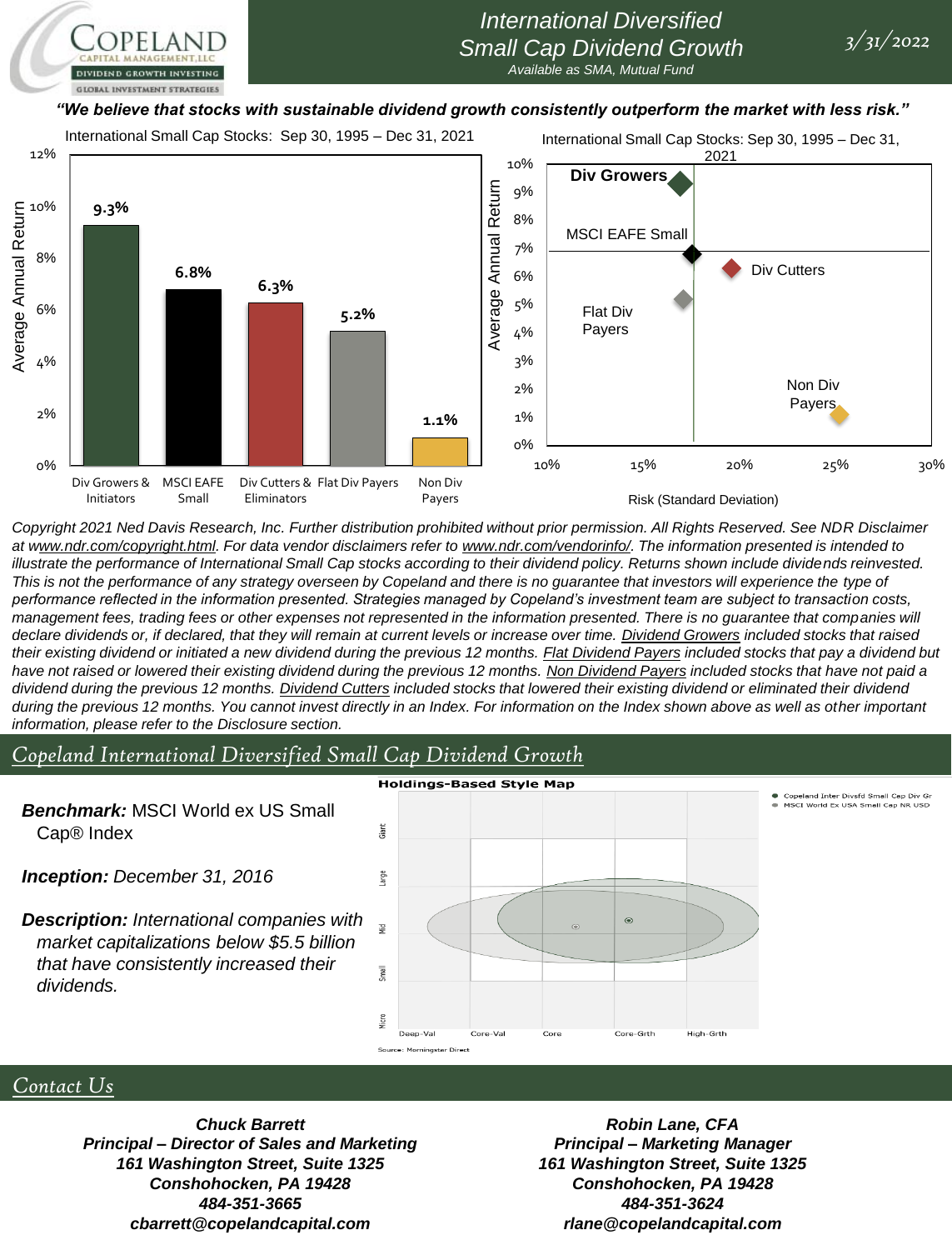### **Stock Universe**

*International companies with market capitalizations below \$5.5 billion that have consistently increased their* 

## *dividends*

#### **Stock Selection**

*Top ranked stocks based on our multi-factor fundamental model*

**Sector Selection**

*We are benchmark aware, however sector and regional weightings are largely a byproduct of underlying security* 

*selection*

**Portfolio**

*Approximately 70 holdings made up of companies that have consistently increased their dividends*

Dividend Growth defines our universe, drives our total return solution and is the centerpiece for our research process.

Dividend Growth stocks are ranked using a proprietary fundamental ranking system. This model evaluates multiple factors in an effort to establish each company's ability to grow its dividends in the future.

Factors we have found to be predictive of strong dividend growth and total returns include:

- ➢ **Dividend Coverage**
- ➢ **Free Cash Flow Generation**
- ➢ **Growth in the Underlying Business**
- ➢ **Return on Capital**

Top-ranked stocks within the model are subject to deep fundamental analysis.

# *Stock Selection Process*

Stocks are sold for the following reasons:

- ➢ Dividend Cut: Any holding that cuts or fails to raise its dividend is sold.
- ➢ Dividend Quality: Portfolio candidates must meet minimum thresholds of cash flows and earnings supporting the dividend. Violation of these thresholds has been found to be predictive of a future dividend cut.
- ➢ Quantitative Ranking Deteriorates: Problems are often exhibited in the quantitative rankings when factors such as earnings momentum, cash flow or return on capital deteriorate. These are red flags for detailed analyst review.
- ➢ Fundamental Concerns: Analysts are continuously questioning the competitive advantage of the company, as well as macro, regulatory or secular themes, with a focus on identifying risks to the dividend.
- $\triangleright$  Cap Size Graduation: If a security exceeds the maximum acceptable market cap ceiling for the strategy it is sold from the portfolio.

*There is no guarantee that companies will declare dividends or, if declared, that they will remain at current levels or increase over time.*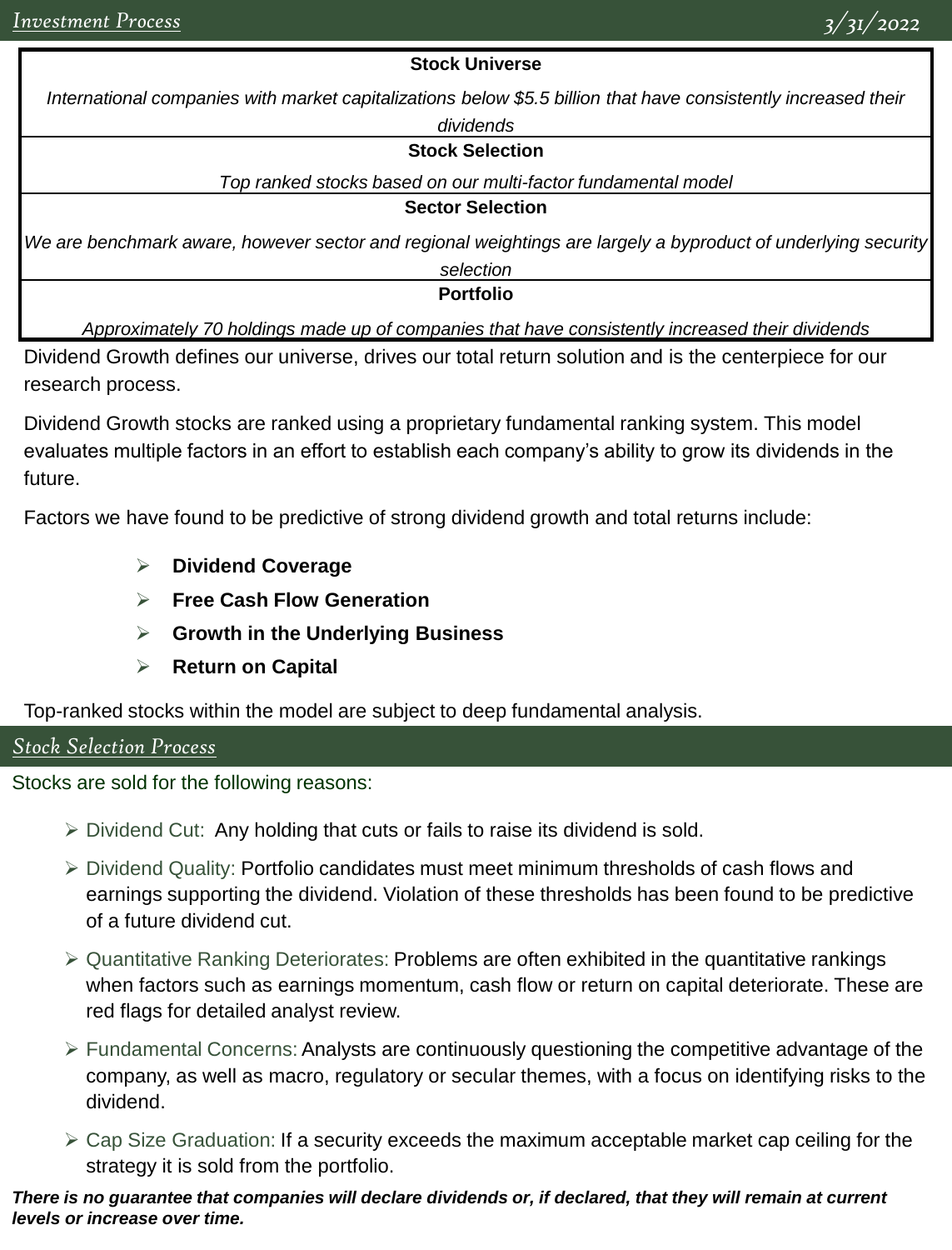

and expected performance, given the level of risk as measured by beta, where beta measures sensitivity to index movements. **Beta** is a measure of the *volatility, or systematic risk, of a security or a portfolio in comparison to the market as a whole. Standard deviation is a measure of the variability of returns*  the higher the standard deviation, the greater the range of performance (i.e., volatility). **Upside Capture ratio** measures the manager's overall performance to *the benchmark's overall performance, considering only quarters that are positive in the benchmark. An Up Capture ratio of more than 1.0 indicates a manager*  who outperforms the relative benchmark in the benchmark's positive quarters. **Downside Capture ratio** is the ratio of the manager's overall performance to the *benchmark's overall performance, considering only quarters that are negative in the benchmark. A Down Capture ratio of less than 1.0 indicates a manager that outperformed the benchmark in the benchmark's negative quarters. Tracking Error is a measure of how closely a portfolio follows the index to which it is benchmarked. Due to methodology differences in calculating performance, Morningstar performance numbers may vary slightly from other providers. © 2019 Morningstar, Inc. All rights reserved. The Morningstar information contained herein: (1) is proprietary to Morningstar and/or its content providers; (2) may not be copied or redistributed; and (3) is not warranted to be accurate, complete or timely. Neither Morningstar nor its content providers are responsible for any damages or losses arising from any use of this information. Copeland does not review the Morningstar data. This presentation allows you to compare the performance history of Copeland's strategies with its benchmark. Total return is calculated assuming reinvestment of all dividends. For* 

*performance numbers current to the most recent month-end, please contact us at 484-351-3700.*